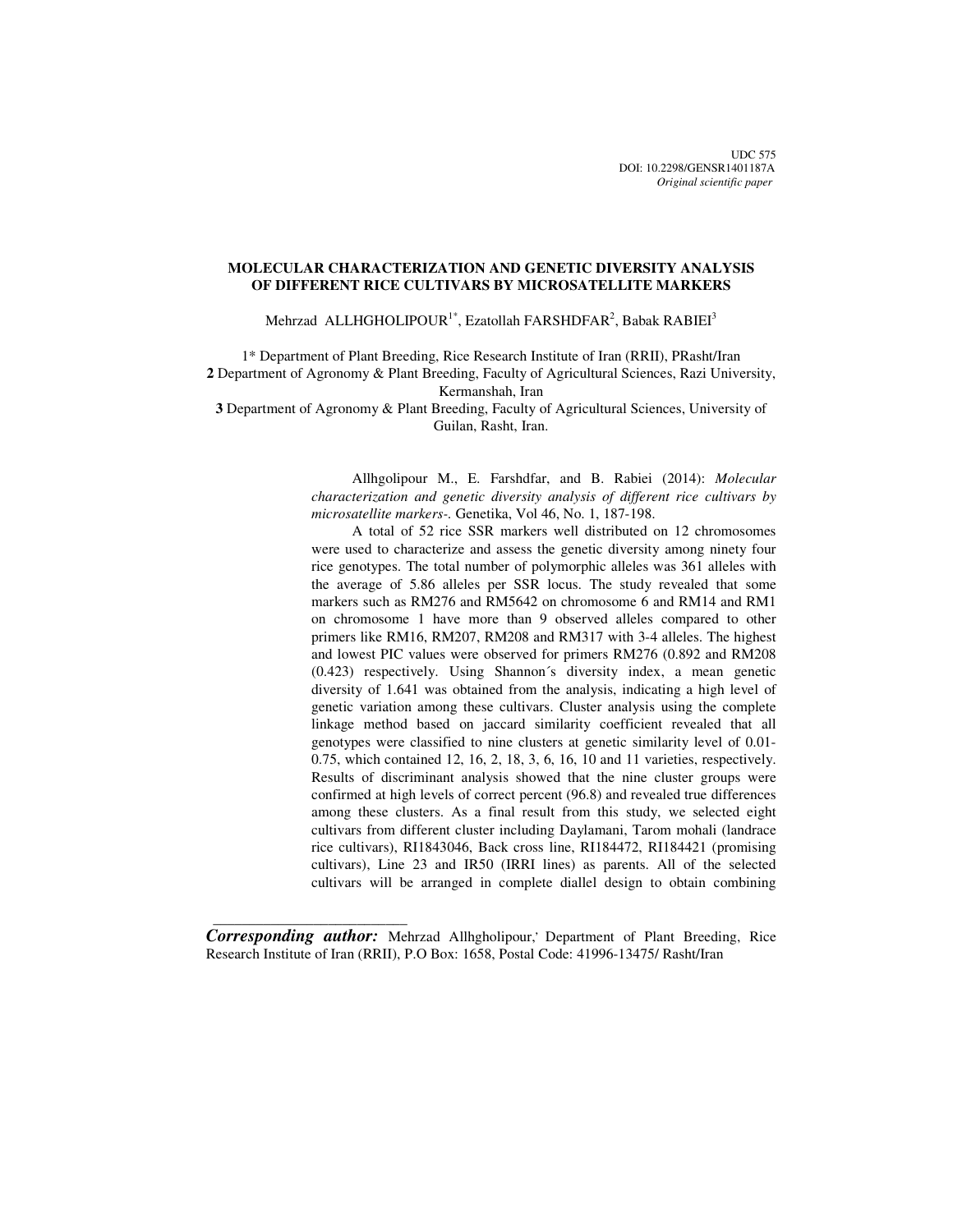abilities, gene effects and heterosis for each important morphology and physico-chemical characters.

*Key words*: Cluster analysis, genetic diversity, rice cultivars, SSR marker

## INTRODUCTION

Rice (*Oryza sativa* L.) genetic resources are widely available in the worldwide (CHARKRAVARTHI and NARAVANENI, 2006). Rice landraces are precious genetic resources, because they contain huge genetic variability which can be used to complement and broaden the gene pool of advanced genotypes (KOBAYASHI *et al*., 2006). The extent of genetic diversity in a crop population depends on recombination, mutation, selection and random genetic drift. Mutation and recombination bring new variations to a population, whereas selection and genetic drift remove some alleles, often from agronomically important lines. Exploring diversity in a landrace collection is very important for identifying new genes and further improvement of the germplasm (BRONDANI *et al*., 2006; JAYAMANI *et al*., 2007; THOMSON *et al*., 2007). The selection of parental lines plays a vital role in developing ideal combinations. Therefore, it is essential to study the relationship and genetic diversity among parental lines in rice. In fact, plant breeders often select parental lines in combinations with morphological trait and pedigree information. However, this breeding method is less effective and accurate due to environmental effect. Molecular markers have been widely used to study the genetic variation and diversity of breeding materials, which were less influenced by temporal, spatial and environmental conditions (HAMZA *et al*., 2004; SUN *et al*., 2001). Several types of molecular markers are available for the extent of genetic variation in rice. Among the so many types of these molecular markers, microsatellite markers detect a significantly higher degree of polymorphism in rice and are especially suitable to evaluate the genetic diversity among closely related rice cultivars (MIAH *et al.,* 2013). From the view point of rice breeders, it is preferable to identify and use donors of important traits from within the same of subspecies or cultivar group. For the application of marker assisted selection (MAS) within a subspecies, it is important to obtain information on the genetic diversity within a rice subspecies over different genome regions. The excellent attributes of SSR markers and the availability of over 18000 markers in rice (MCCOUCH, 2005) make it possible to obtain this information. The main objectives of this research were to assess the genetic diversity among 94 rice genotypes that were widely used in rice breeding programs and to identify the heterotic pattern and selecting the best parental lines for developing the new rice varieties with high performance.

#### MATERIALS AND METHODS

A total of ninety four rice genotypes comprising landraces, pure lines, breeding and foreign cultivars notably adapted to environment conditions of Giulan provinces were chosen in the present study. These cultivars were obtained from the Rice Research Institute of Iran  $(RRII)^{1}$ and also from the International Rice Research Institute  $\text{(IRRI)}^2$ . A detailed description of the materials used in this study is shown in Table 1. Fifty two SSR markers (Table 2) were selected as a subset of SSR markers previously used to assay genetic diversity of wild rice and weedy rice by specific polymerase chain reaction (PCR) conditions (SONG *et al*., 2003; SONG *et al*., 2006; CAO *et al*., 2006). Detailed information of primer sequences is available at http://www.gramene.org/microsat/ssr.txt.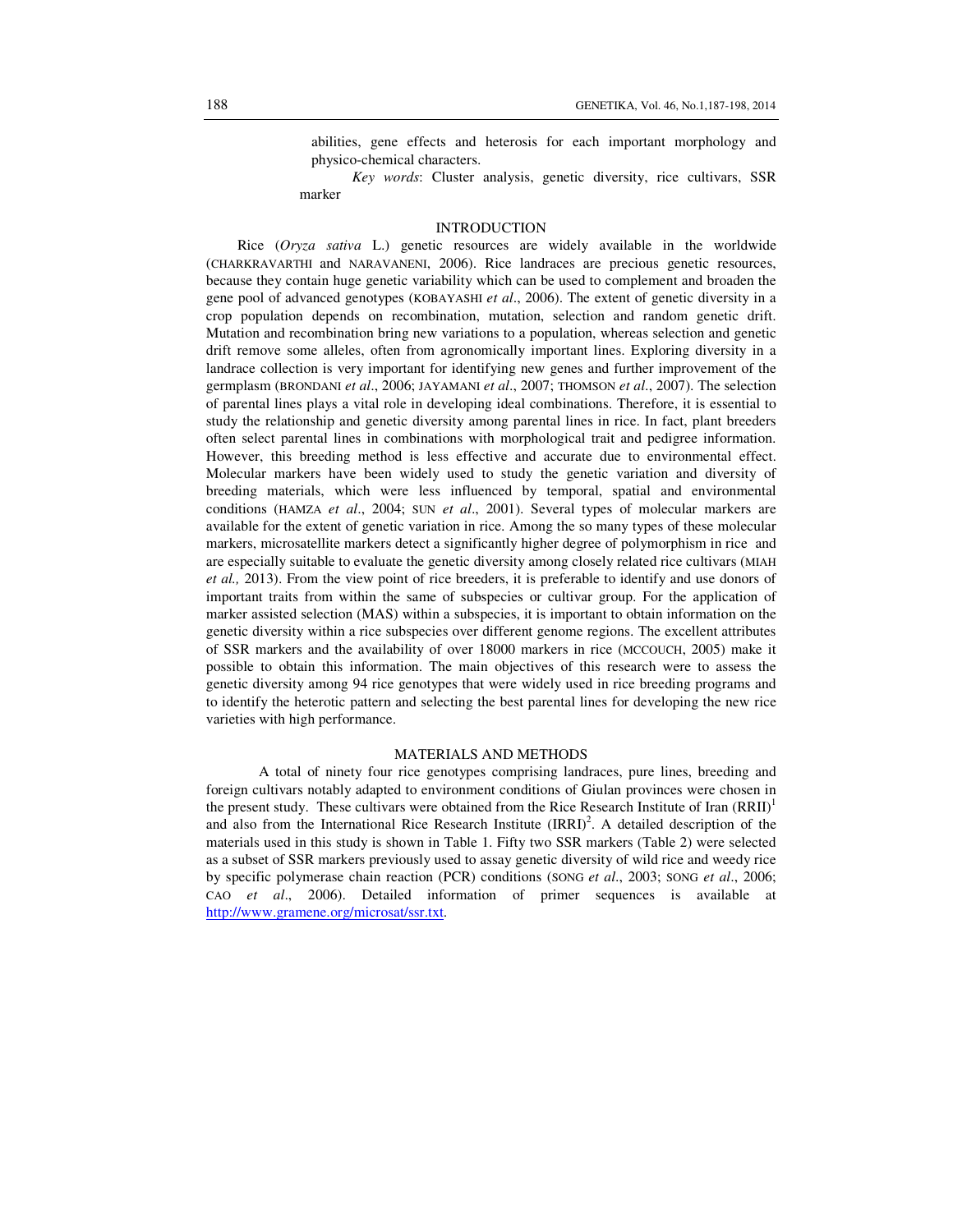| Table 1 a Name, origin of country and pedigree of rice genotypes used in this study |                    |                   |                                 |  |  |  |  |  |
|-------------------------------------------------------------------------------------|--------------------|-------------------|---------------------------------|--|--|--|--|--|
| S.N                                                                                 | <b>Genotypes</b>   | Pedigree          | Origin                          |  |  |  |  |  |
| $\mathbf{1}$                                                                        | Sangejo            | Local cultivar    | Guilan, Iran                    |  |  |  |  |  |
| $\overline{c}$                                                                      | RI18430-30-1-2-1-1 | Saleh / Hashemi   | RRII <sup>a</sup> , Iran        |  |  |  |  |  |
| 3                                                                                   | Mohammadi          | Local cultivar    | Mazandran, Iran                 |  |  |  |  |  |
| $\overline{4}$                                                                      | Salari             | Local cultivar    | Guilan.Iran                     |  |  |  |  |  |
| 5                                                                                   | Alikazemi          | Local cultivar    | Guilan.Iran                     |  |  |  |  |  |
| 6                                                                                   | Hassansaraiee      | Local cultivar    | Guilan, Iran                    |  |  |  |  |  |
| 7                                                                                   | Alamitaroom        | Local cultivar    | Guilan, Iran                    |  |  |  |  |  |
| 8                                                                                   | Anbarbo            | Local cultivar    | Guilan.Iran                     |  |  |  |  |  |
| 9                                                                                   | Daylamani          | Local cultivar    | Mazandran, Iran                 |  |  |  |  |  |
| 10                                                                                  | Shahpasand         | Local cultivar    | Mazandran, Iran                 |  |  |  |  |  |
| 11                                                                                  | Garib              | Local cultivar    | Guilan.Iran                     |  |  |  |  |  |
| 12                                                                                  | Domsefid           | Local cultivar    | Guilan.Iran                     |  |  |  |  |  |
| 13                                                                                  | Domzard            | Local cultivar    | Guilan.Iran                     |  |  |  |  |  |
| 14                                                                                  | Gharib sia Rayhani | Local cultivar    | Guilan, Iran                    |  |  |  |  |  |
| 15                                                                                  | Tarom mohali       | Local cultivar    | Mazandran, Iran                 |  |  |  |  |  |
| 16                                                                                  | Tarom Amiri        | Local cultivar    | Mazandran, Iran                 |  |  |  |  |  |
| 17                                                                                  | Binam              | Local cultivar    | Guilan, Iran                    |  |  |  |  |  |
| 18                                                                                  | Hassani            | Local cultivar    | Guilan, Iran                    |  |  |  |  |  |
| 19                                                                                  | Hashemi            | Local cultivar    | Guilan.Iran                     |  |  |  |  |  |
| 20                                                                                  | Domsia             | Local cultivar    | Guilan.Iran                     |  |  |  |  |  |
| 21                                                                                  | Abjiboji           | Local cultivar    | Mazandran, Iran                 |  |  |  |  |  |
| 22                                                                                  | RI18430-40-1-1-1-1 | Saleh / Hashemi   | RRII, Iran                      |  |  |  |  |  |
| 23                                                                                  | Ghashenge          | Local cultivar    | Guilan, Iran                    |  |  |  |  |  |
| 24                                                                                  | Champa Bodar       | Local cultivar    | Guilan, Iran                    |  |  |  |  |  |
| 25                                                                                  | RI18430-46-1-2-1-1 | Saleh / Hashemi   | RRII, Iran                      |  |  |  |  |  |
| 26                                                                                  | RI18430-52-1-2-1-2 | Saleh / Hashemi   | RRII, Iran                      |  |  |  |  |  |
| 27                                                                                  | RI18430-20-1-2-2-1 | Saleh / Hashemi   | RRII, Iran                      |  |  |  |  |  |
| 28                                                                                  | RI18430-56-1-2-3-1 | Saleh / Hashemi   | RRII, Iran                      |  |  |  |  |  |
| 29                                                                                  | Ramezanali Tarom   | Local cultivar    | Mazandran, Iran                 |  |  |  |  |  |
| 30                                                                                  | RI18431-4-2-3-1-1  | Saleh / Abjiboji  | RRII, Iran                      |  |  |  |  |  |
| 31                                                                                  | RI18431-12-2-3-2-2 | Saleh / Abjiboji  | RRII, Iran                      |  |  |  |  |  |
| 32                                                                                  | RI18431-21-1-3-2-2 | Saleh / Abjiboji  | RRII, Iran                      |  |  |  |  |  |
| 33                                                                                  | Gohar              | Imroved cultivar  | Basmati, India                  |  |  |  |  |  |
| 34                                                                                  | RI18431-29-1-2-2-1 | Saleh / Abjiboji  | RRII. Iran                      |  |  |  |  |  |
| 35                                                                                  | Line 23            | Introduction      | IRRI <sup>b</sup> , Philippines |  |  |  |  |  |
| 36                                                                                  | Line $830$         | Introduction      | IRRI, Philippines               |  |  |  |  |  |
| 37                                                                                  | Line $831$         | Introduction      | <b>IRRI</b> , Philippines       |  |  |  |  |  |
| 38                                                                                  | Line $840$         | Introduction      | IRRI, Philippines               |  |  |  |  |  |
| 39                                                                                  | Line 841           | Introduction      | IRRI, Philippines               |  |  |  |  |  |
| 40                                                                                  | Neda               | Imroved cultivar  | Mazandran, Iran                 |  |  |  |  |  |
| 41                                                                                  | Nemat              | Imroved cultivar  | Mazandran, Iran                 |  |  |  |  |  |
| 42                                                                                  | Dorfak             | Imroved cultivar  | Guilan.Iran                     |  |  |  |  |  |
| 43                                                                                  | Kadous             | Imroved cultivar  | <b>IRRI, Philippines</b>        |  |  |  |  |  |
| 44                                                                                  | Saleh              | Imroved cultivar  | Guilan, Iran                    |  |  |  |  |  |
| 45                                                                                  | Sepidrood          | Imroved cultivar  | Guilan, Iran                    |  |  |  |  |  |
| 46                                                                                  | Khazar             | Imroved cultivar  | Guilan.Iran                     |  |  |  |  |  |
| 47                                                                                  | Shiroodi           | Imroved cultivar  | Mazandran, Iran                 |  |  |  |  |  |
| 48                                                                                  | RI18432-9-1-3-2-1  | Saleh / Mohammadi | RRII, Iran                      |  |  |  |  |  |
| 49                                                                                  | RI18432-23-1-2-2-1 | Saleh / Mohammadi | RRII, Iran                      |  |  |  |  |  |
| 50                                                                                  | RI18432-28-1-3-2-1 | Saleh / Mohammadi | RRII, Iran                      |  |  |  |  |  |

| M. ALLHGHOLIPOUR et al: GENETIC DIVERSITY RICE CULTIVARS BY MICROSATELLITE MARKERS 189 |
|----------------------------------------------------------------------------------------|
|----------------------------------------------------------------------------------------|

<sup>a</sup> Rice Research Institute of Iran<br><sup>b</sup> International Rice Research Institute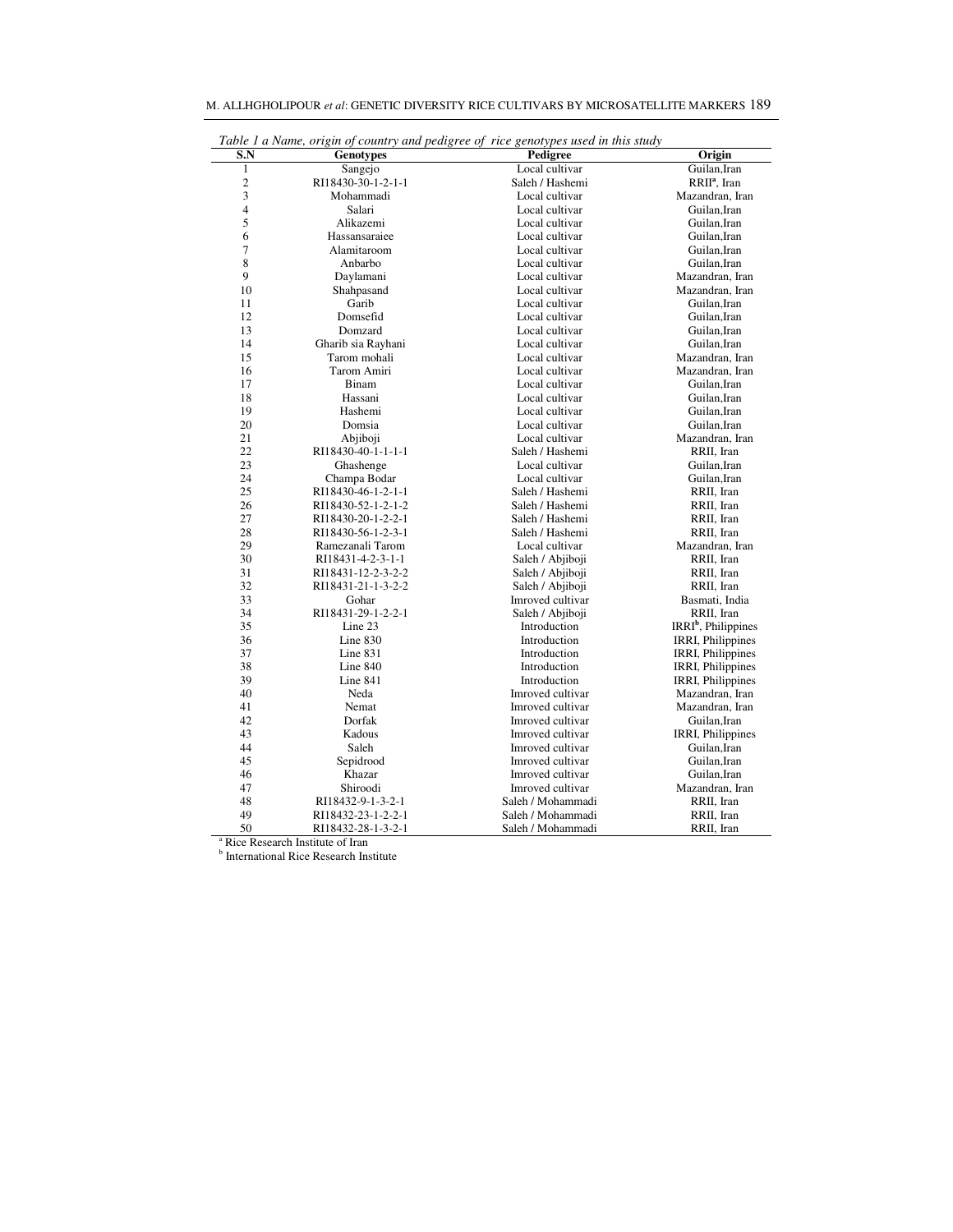| S.N             | <b>Genotypes</b>     | Pedigree                     | Origin                          |
|-----------------|----------------------|------------------------------|---------------------------------|
| $\overline{51}$ | RI18432-67-2-1-3-2   | Saleh / Mohammadi            | RRII <sup>a</sup> , Iran        |
| 52              | RI18432-30-2-2-3-1   | Saleh / Mohammadi            | RRII, Iran                      |
| 53              | Taychoung            | Introduction                 | China                           |
| 54              | Fojiminori           | Introduction                 | China                           |
| 55              | Usen                 | Introduction                 | Egypt                           |
| 56              | <b>IR36</b>          | Introduction                 | IRRI <sup>b</sup> , Philippines |
| 57              | <b>IR58</b>          | Introduction                 | IRRI, Philippines               |
| 58              | IR28                 | Introduction                 | IRRI, Philippines               |
| 59              | <b>IR30</b>          | Introduction                 | IRRI, Philippines               |
| 60              | <b>IR50</b>          | Introduction                 | IRRI, Philippines               |
| 61              | <b>IR60</b>          | Introduction                 | IRRI, Philippines               |
| 62              | Zinet                | Introduction                 | Egypt                           |
| 63              | RI18434-7-1-2-3-1    | Saleh / Hassani              | RRII, Iran                      |
| 64              | RI18434-10-1-2-2-2   | Saleh / Hassani              | RRII, Iran                      |
| 65              | RI18435-7-1-3-2-1    | Saleh / Alamitaroom          | RRII, Iran                      |
| 66              | RI18435-10-2-2-3-1   | Saleh / Alamitaroom          | RRII, Iran                      |
| 67              | Line 44              | PR27137-CR153                | IRRI, Philippines               |
| 68              | Line 45              | PSBRC44(IR59468-B-B-3-2)     | IRRI, Philippines               |
| 69              | 18431 / Abjiboji     | Saleh / Abjiboji // Abjiboji | RRII, Iran                      |
| 70              | RI18436-8-1-2-2-1    | Saleh / Hassansaraiee        | RRII, Iran                      |
| 71              | RI18436-15-1-2-3-2   | Saleh / Hassansaraiee        | RRII, Iran                      |
| 72              | RI18436-11-1-2-2-2   | Saleh / Hassansaraiee        | RRII, Iran                      |
| 73              | RI18437-12-2-1-2-1   | Saleh / Salari               | RRII, Iran                      |
| 74              | RI18437-42-1-3-3-2   | Saleh / Salari               | RRII, Iran                      |
| 75              | RI18437-6-1-2-2-1    | Saleh / Salari               | RRII, Iran                      |
| 76              | RI18437-10-1-3-2-1   | Saleh / Salari               | RRII, Iran                      |
| 77              | RI18439-1-2-3-2-1    | Saleh / Gharib               | RRII, Iran                      |
| 78              | RI18439-9-1-2-2-1    | Saleh / Gharib               | RRII, Iran                      |
| 79              | RI18439-20-1-2-3-2   | Saleh / Gharib               | RRII, Iran                      |
| 80              | RI18439-16-1-2-1-1   | Saleh / Gharib               | RRII, Iran                      |
| 81              | RI18440-1-1-2-1-2    | Sepidrood / Abjiboji         | RRII, Iran                      |
| 82              | IRFAON2010-216       | Introduction                 | IRRI, Philippines               |
| 83              | RI18440-2-1-2-3-1    | Sepidrood / Abjiboji         | RRII, Iran                      |
| 84              | RI18441-3-1-2-3-2    | Sepidrood / Hashemi          | RRII, Iran                      |
| 85              | <b>IIRON2010-112</b> | Introduction                 | <b>IRRI, Philippines</b>        |
| 86              | RI18442-1-1-1-2-1    | Sepidrood / Hassansaraiee    | RRII, Iran                      |
| 87              | RI18442-10-2-1-2-3   | Sepidrood / Hassansaraiee    | RRII, Iran                      |
| 88              | RI18442-22-2-1-3-1   | Sepidrood / Hassansaraiee    | RRII, Iran                      |
| 89              | <b>IIRON2010-410</b> | Introduction                 | IRRI, Philippines               |
| 90              | RI18443-3-1-2-3-1    | Sepidrood / Mohammadi        | RRII, Iran                      |
| 91              | RI18443-10-2-2-3-1   | Sepidrood / Mohammadi        | RRII, Iran                      |
| 92              | RI18444-6-2-1-3-2    | Sepidrood / Alamitaroom      | RRII, Iran                      |
| 93              | RI18445-24-1-1-2-1   | Sepidrood / Hassani          | RRII, Iran                      |
| 94              | RI18447-2-1-2-1-1    | Sepidrood / Gharib           | RRII, Iran                      |

|  | Table 1 b Name, origin of country and pedigree of rice genotypes used in this study |
|--|-------------------------------------------------------------------------------------|
|  |                                                                                     |

<sup>a</sup> Rice Research Institute of Iran<br><sup>b</sup> International Rice Research Institute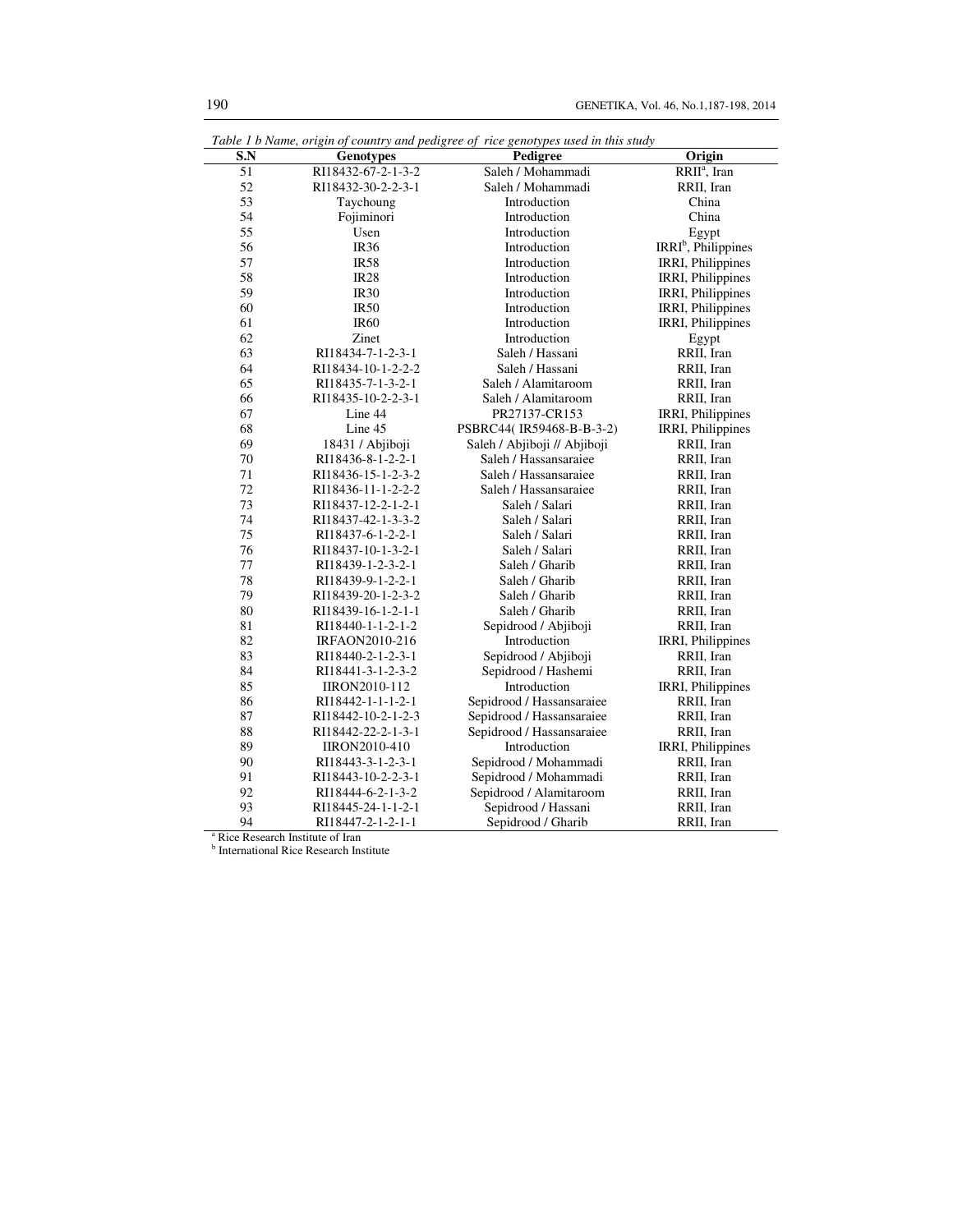| M. ALLHGHOLIPOUR <i>et al</i> : GENETIC DIVERSITY RICE CULTIVARS BY MICROSATELLITE MARKERS 191 |
|------------------------------------------------------------------------------------------------|
|------------------------------------------------------------------------------------------------|

| information content for all primers |                   |                          |                          |                 |                         |                    |  |  |  |
|-------------------------------------|-------------------|--------------------------|--------------------------|-----------------|-------------------------|--------------------|--|--|--|
| S.N                                 | <b>SSR Marker</b> | Chromosome Number        | Na <sup>a</sup>          | Ne <sup>b</sup> | $\mathbf{I}^\mathrm{c}$ | $\overline{PIC}^d$ |  |  |  |
| $\,1\,$                             | RM <sub>1</sub>   | $\mathbf{1}$             | 11                       | 7.124           | 2.105                   | 0.830              |  |  |  |
|                                     | RM <sub>3</sub>   | 6                        | 8                        | 6.346           | 1.941                   | 0.842              |  |  |  |
| $\frac{2}{3}$                       | RM <sub>7</sub>   |                          | 6                        | 4.128           | 1.527                   | 0.758              |  |  |  |
| $\overline{4}$                      | <b>RM</b> 11      | $\frac{3}{7}$            | 8                        | 4.588           | 1.708                   | 0.782              |  |  |  |
| 5                                   | <b>RM 14</b>      | $\,1\,$                  | 11                       | 6.598           | 2.087                   | 0.857              |  |  |  |
| 6                                   | <b>RM</b> 16      | 3                        | $\overline{\mathcal{L}}$ | 3.830           | 1.364                   | 0.739              |  |  |  |
| $\boldsymbol{7}$                    |                   |                          |                          |                 |                         |                    |  |  |  |
|                                     | <b>RM 17</b>      | 12                       | 8                        | 5.691           | 1.888                   | 0.824              |  |  |  |
| 8                                   | <b>RM 55</b>      | 3                        | 4                        | 3.278           | 1.274                   | 0.695              |  |  |  |
| 9                                   | RM 103            | 6                        | $\overline{7}$           | 4.697           | 1.644                   | 0.787              |  |  |  |
| 10                                  | <b>RM 104</b>     | $\mathbf{1}$             | 6                        | 4.708           | 1.664                   | 0.780              |  |  |  |
| 11                                  | RM 119            | $\overline{4}$           | 6                        | 4.443           | 1.618                   | 0.775              |  |  |  |
| 12                                  | <b>RM 125</b>     | $\overline{7}$           | 5                        | 2.779           | 1.212                   | 0.640              |  |  |  |
| 13                                  | RM 128            | $\mathbf{1}$             | 6                        | 4.945           | 1.665                   | 0.798              |  |  |  |
| 14                                  | RM 152            | 8                        | 6                        | 3.495           | 1.408                   | 0.714              |  |  |  |
| 15                                  | <b>RM</b> 164     | 5                        | 6                        | 5.191           | 1.718                   | 0.807              |  |  |  |
| 16                                  | RM 168            | 3                        | 5                        | 2.604           | 1.132                   | 0.616              |  |  |  |
| 17                                  | <b>RM 171</b>     | 10                       | 6                        | 5.032           | 1.662                   | 0.801              |  |  |  |
| 18                                  | <b>RM 190</b>     | 6                        | 9                        | 5.070           | 1.765                   | 0.802              |  |  |  |
| 19                                  | <b>RM 202</b>     | 11                       | $\overline{7}$           | 5.364           | 1.772                   | 0.819              |  |  |  |
| 20                                  | <b>RM 204</b>     | 6                        | 6                        | 4.186           | 1.556                   | 0.761              |  |  |  |
| 21                                  | <b>RM 205</b>     | 9                        | 6                        | 3.356           | 1.385                   | 0.702              |  |  |  |
| 22                                  | <b>RM 207</b>     | $\overline{c}$           | 4                        | 2.494           | 1.011                   | 0.599              |  |  |  |
| 23                                  | <b>RM 208</b>     | $\overline{\mathbf{c}}$  | 3                        | 1.689           | 0.708                   | 0.423              |  |  |  |
| 24                                  | <b>RM 209</b>     | 11                       | $\overline{7}$           | 3.221           | 1.440                   | 0.690              |  |  |  |
| 25                                  | RM 215            | 9                        | $\overline{7}$           | 5.436           | 1.803                   | 0.816              |  |  |  |
| 26                                  | RM 219            | 9                        | 6                        | 4.455           | 1.611                   | 0.776              |  |  |  |
| 27                                  | RM 223            | 8                        | $\boldsymbol{7}$         | 4.663           | 1.674                   | 0.786              |  |  |  |
| 28                                  | RM 239            | 10                       | $\overline{4}$           | 2.689           | 1.100                   | 0.638              |  |  |  |
| 29                                  | <b>RM 240</b>     | $\overline{\mathbf{c}}$  | 9                        | 7.324           | 2.077                   | 0.864              |  |  |  |
| 30                                  | <b>RM 250</b>     | $\overline{\mathbf{c}}$  | 6                        | 4.246           | 1.598                   | 0.765              |  |  |  |
| 31                                  | RM 252            | 4                        | $\boldsymbol{7}$         | 3.421           | 1.508                   | 0.708              |  |  |  |
| 32                                  | RM 253            | 6                        | 8                        | 4.347           | 1.667                   | 0.770              |  |  |  |
| 33                                  | RM 255            | 4                        | 5                        | 3.144           | 1.293                   | 0.682              |  |  |  |
| 34                                  | RM 257            | 9                        | 6                        | 3.725           | 1.453                   | 0.732              |  |  |  |
| 35                                  | <b>RM 258</b>     | 10                       | 8                        | 6.281           | 1.951                   | 0.841              |  |  |  |
| 36                                  | RM 262            | $\boldsymbol{2}$         | $\overline{7}$           | 4.107           | 1.619                   | 0.765              |  |  |  |
| 37                                  | <b>RM 276</b>     | 6                        | 13                       | 9.154           | 2.353                   | 0.892              |  |  |  |
| 38                                  | RM 283            | $\mathbf{1}$             | $\boldsymbol{7}$         | 5.409           | 1.788                   | 0.815              |  |  |  |
| 39                                  | RM 309            | 12                       | 9                        | 6.914           | 2.034                   | 0.855              |  |  |  |
| 40                                  | RM 316            | 9                        | 8                        | 5.335           | 1.821                   | 0.813              |  |  |  |
| 41                                  | RM 317            | $\overline{\mathcal{L}}$ | 4                        | 3.412           | 1.308                   | 0.716              |  |  |  |
| 42                                  | RM 340            | 6                        | 5                        | 3.060           | 1.292                   | 0.673              |  |  |  |
| 43                                  | RM 445            | $\boldsymbol{7}$         | 9                        | 4.998           | 1.798                   | 0.800              |  |  |  |
| 44                                  | RM 475            | $\overline{c}$           | $\boldsymbol{7}$         | 3.712           | 1.593                   | 0.731              |  |  |  |
| 45                                  | <b>RM 484</b>     | 10                       | 8                        | 5.022           | 1.786                   | 0.801              |  |  |  |
| 46                                  | RM 491            | 12                       | 6                        | 4.275           | 1.595                   | 0.748              |  |  |  |
| 47                                  | <b>RM 549</b>     | 6                        | 6                        | 4.370           | 1.563                   | 0.771              |  |  |  |
| 48                                  | RM 551            | 4                        | 8                        | 6.281           | 1.920                   | 0.846              |  |  |  |
| 49                                  | RM 592            | 5                        | $10\,$                   | 7.149           | 2.116                   | 0.860              |  |  |  |
| 50                                  | RM 5371           | 6                        | $\boldsymbol{7}$         | 5.828           | 1.832                   | 0.828              |  |  |  |
| 51                                  | RM 5642           | 5                        | 12                       | 8.604           | 2.260                   | 0.885              |  |  |  |
| 52                                  | W 2 R             | 6                        | 7                        | 4.795           | 1.668                   | 0.792              |  |  |  |
| Mean                                |                   | l,                       | 7                        | 4.750           | 1.641                   | 0.766              |  |  |  |

*Table 2. SSR marker used in this study, observed and effective number of alleles and polymorphic* 

<sup>a</sup> Observed number of alleles, <sup>b</sup> effective number of alleles, <sup>c</sup> shannon diversity index, <sup>d</sup> polymorphism information content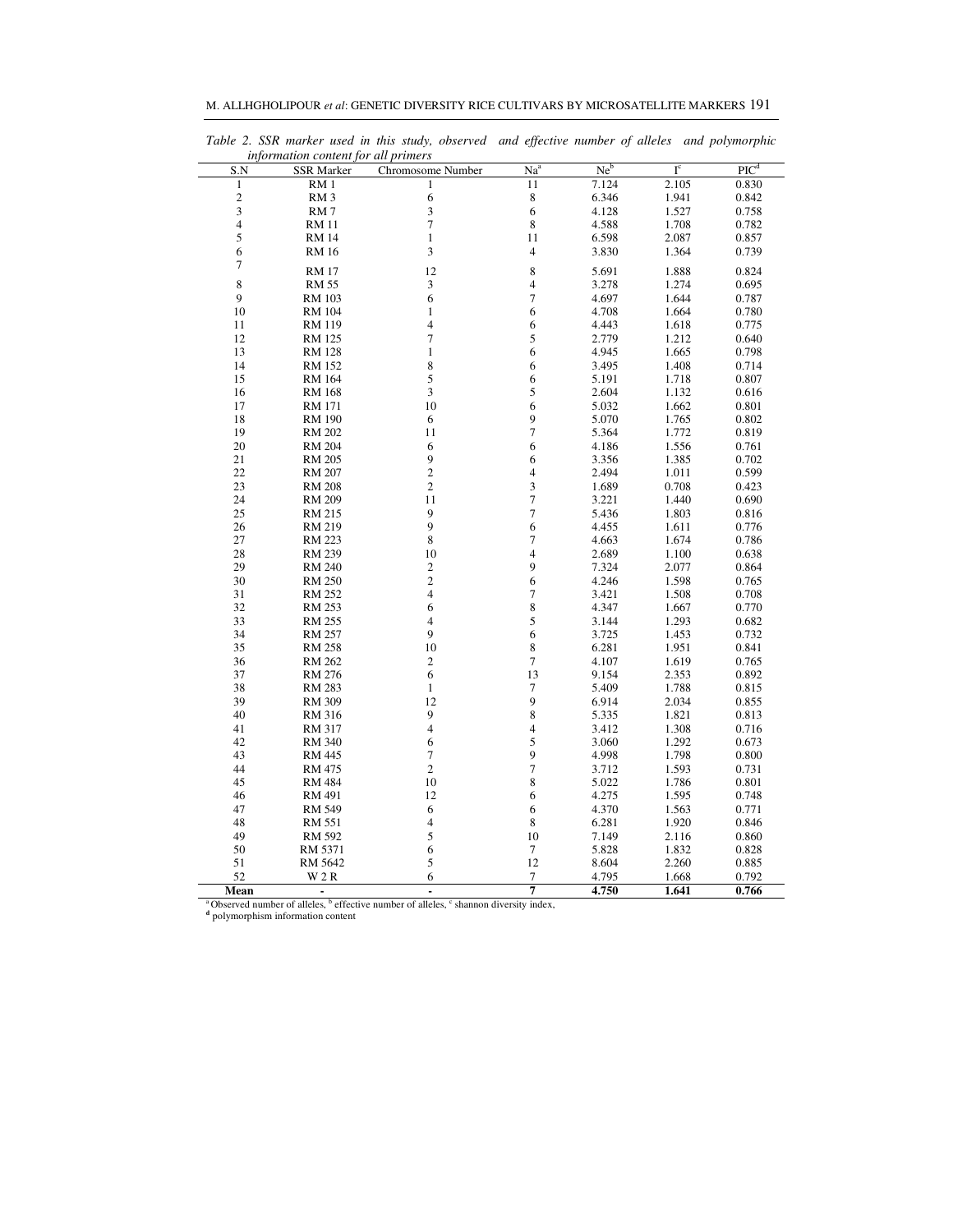Rice genomic DNA was extracted from 21-day-old seedling leaves collected from at least 2-3 seedlings in each cultivar, according to the modified CTAB method (MURRAY and THOMPSON, 1980). The polymerase chain reaction (PCR) was performed in a total volume of 10µl per reaction containing 2 µl of template DNA(5ng / µl), 0.5µl of forward and reverse primers (5  $\mu$ M stock concentration), 1.2  $\mu$ l dNTPs (1mM), 0.14 $\mu$ l Taq polymerase (5 U/ $\mu$ l), 0.48µl ofMgCl2 (50 mM) and 1µl 10×PCR buffer. The PCR amplification was carried out on a thermal cycler at an initial temperature of  $94^{\circ}$  for 5 min, followed by 35 cycles of  $94^{\circ}$ C for 30 s, 55°C for 30 s (primer annealing occurred with most of the primers while some were adjusted), 72 $\degree$ C for 2 min and at least 72 $\degree$ C for 5 min and then stored at 4 $\degree$ C. The PCR products were separated by electrophoresis in 10% polyacrylamide gel (PAGE) with 0.8% cross-linker (ratio of bis-acrylamide to acrylamide) in  $0.5 \times$  tris-borate EDTA (TBE) buffer. The resolved PCR bands were detected by staining with ethidium bromide (EtBr). The genotypes were manually scored using the binary coding system, '1' for presence of band and '0' for absence of band. Genetic similarities were estimated from the matrix of binary data using jaccard similarity coefficient. To infer genetic relationships and phylogeny, the similarity coefficients were used for cluster analysis of the rice cultivars utilizing the complete linkage method. The analysis and dendrogram construction were performed using the NTSYS-pc ver 2.02 (ROHLF, 1999). Fisher´s linear discriminant analysis (FISHER, 1936) using PROC STEPDISC in SAS program (SAS INSTITUTE, 2008) was employed to determine the predicted group membership and percentage of original cases correctly classified for cluster analysis outputs. Polymorphism information content (PIC) was calculated for each marker, according to the method of ANDERSON *et al.* (1993): PIC<sub>*i*</sub> =1 -  $\sum$  $P_{ij}$ <sup>2</sup> Where,  $P_{ij}$  is the frequency of the *j*th allele for *i*th marker, and is summed over *n* alleles. For further confirmation, Shannon diversity index (HUTCHENSON, 1970), effective number of alleles (Ne) and observed number of alleles (Na) (KIMURA and CROW, 1964) were also calculated using the POPGENE software ver. 1.32 (YEH *et al*., 1997).

### RESULTS

Assessment of genetic diversity is an essential component in germplasm characterization and conservation. In the present investigation, 52 rice microsatellites RM or SSR markers well distributed on 12 chromosomes were used to characterize and assess the genetic diversity among 94 pure rice cultivars from different regions and origins. All 52 rice microsatellites showed polymorphism between 94 rice cultivars. All studied varieties were pure and showed one band for all studied markers. A total of 361 bands were scored and of which no bands were found to be monomorphic. The Shannon diversity index (I), effective number of alleles (Ne) and observed number of alleles (Na) for each SSR locus and PIC values are shown in Table 2. The study revealed that some markers such as RM276 and RM5642 on chromosome 6 and RM14 and RM1 on chromosome 1 have more than 9 observed alleles compared to other primers like RM16, RM207, RM208 and RM317 belonging to different chromosomes with 3-4 alleles. Many studies have reported significantly greater allelic diversity of microsatellite markers than other molecular markers (MCCOUCH *et al*., 2001). The PIC values, a reflection of allele diversity and frequency among the cultivars, also varied from one locus to another. The PIC values derived from allelic diversity and frequency among the genotypes were not uniform for all the SSR loci tested. Lower PIC value may be the result of closely related genotypes and higher PIC values might be the result of diverse genotypes. The PIC value for the SSR loci ranged from 0.423 to 0.892 with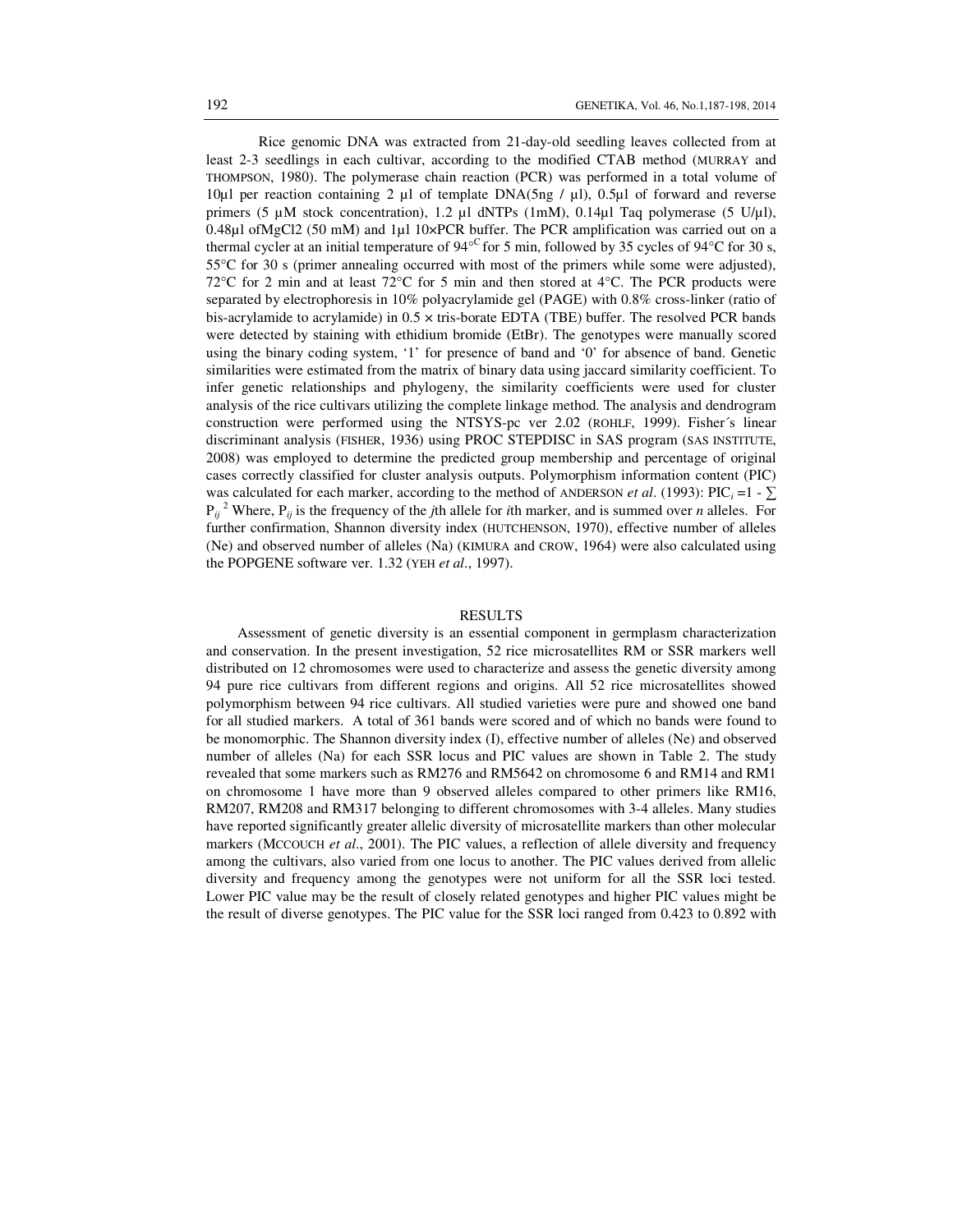an average of 0.766 (Table 2). The genetic diversity of each SSR locus appeared to be associated with the number of alleles detected per locus. The highest and lowest PIC values were observed for primers RM276 (0.892) on chromosome 6 and RM208 (0.423) on chromosome 2 respectively. Some SSR markers such as RM5642 (0.885), RM240 (0.864) and RM592 (0.860) had high PIC values and were located in subsequent ranking. Using Shannon´s diversity index, an overall genetic diversity of 1.641 was obtained from the analysis, indicating a high level of genetic variation among these cultivars. The lowest diversity was for RM208 and highest value was for RM276 as same as PIC values. The observed number of alleles (Na) in the 94 rice cultivar varied from 3 to 13, with an average of seven. The effective number of alleles (Ne) ranged from 1.689 to 9.154, with an average of 4.750 (Table 2). The high PIC values suggested that SSR markers were polymorphic markers and suitable to detect the genetic diversity of these rice cultivars at the DNA level. The Shannon index was relatively high for each SSR markers, indicating that a relatively great genetic diversity exists in these rice cultivars. Cluster analysis was performed using the complete linkage method to group the studied varieties based on jaccard similarity coefficient. Nine clusters were formed at genetic similarity level of 0.01-0.75 (Figure 1), which contained 12, 16, 2, 18, 3, 6, 16, 10 and 11 cultivars, respectively. Each cluster distinguishes the genotypes clearly from the others. Cophenetic correlation coefficient between similarity matrix from the jaccard coefficient and output matrix from the dendrogram of cluster analysis was 0.94 (the highest value rather than other similarity coefficients) indicating that the used similarity coefficient and cluster analysis method were suitable to use the information derived from SSR markers. All of the Iranian local rice varieties are located in first two clusters excluding *Mohammadi* and *Champabodar* that they are grouped in cluster six with some pure lines. This grouping result is in agreement with pedigree information. The Iranian local rice cultivars have same genetic background and for this reason, all of them are engaged near each other in the same cluster. Seven pure lines which they have already been procured from crossing between *saleh* and two local cultivars (*Hashemi* and *Abjiboji*) were located in first two clusters. In fact, these new pure lines have some morphological and phisyco-chemical characteristics as same as local rice cultivars. This is a noticeable point in rice breeding programs, because they are like traditional cultivars and for this reason they were accepted by rice farmers for cultivation. A number of pure lines including RI184347 and RI1843410 (*Saleh* × *Hassani*), RI184357 and RI1843510 (*Saleh* × *Ahlamitaroom*), plus *Taychoung*, *Fujiminori* and line No.44 were located in cluster four. A backcross line which it is developed in hybridization program in RRII was also placed in this cluster. This new line was obtained from *Saleh* × *Abjiboji*  combination that *Abjiboji,* as a local cultivar was recurrent parent in this cross. In contrast, some pure lines and improved rice cultivars are placed in clusters five (3 cultivars) and six (6 cultivars), respectively. All of the pure lines in cluster five and eight were obtained from *Sepidrood* and *Saleh* as improved varieties in RRII, Iran. Interestingly, all of the improved and pre-released rice cultivars in RRII are located in cluster seven excluding *khazar* and RI1843223 (*Saleh* × *Mohammadi*) that these two cultivars are grouped in cluster three. Cluster eight had all of the breeding lines which were developed in IRRI, Philippines. Finally, three introduction rice varieties and eight pure lines which were obtained from *sepidrood* and local rice cultivars are placed in cluster nine. Different clustering pattern have also been reported by different methods of diversity analysis in some previous studies (SEETHARAM *et al*., 2009; ZHANG, 2010).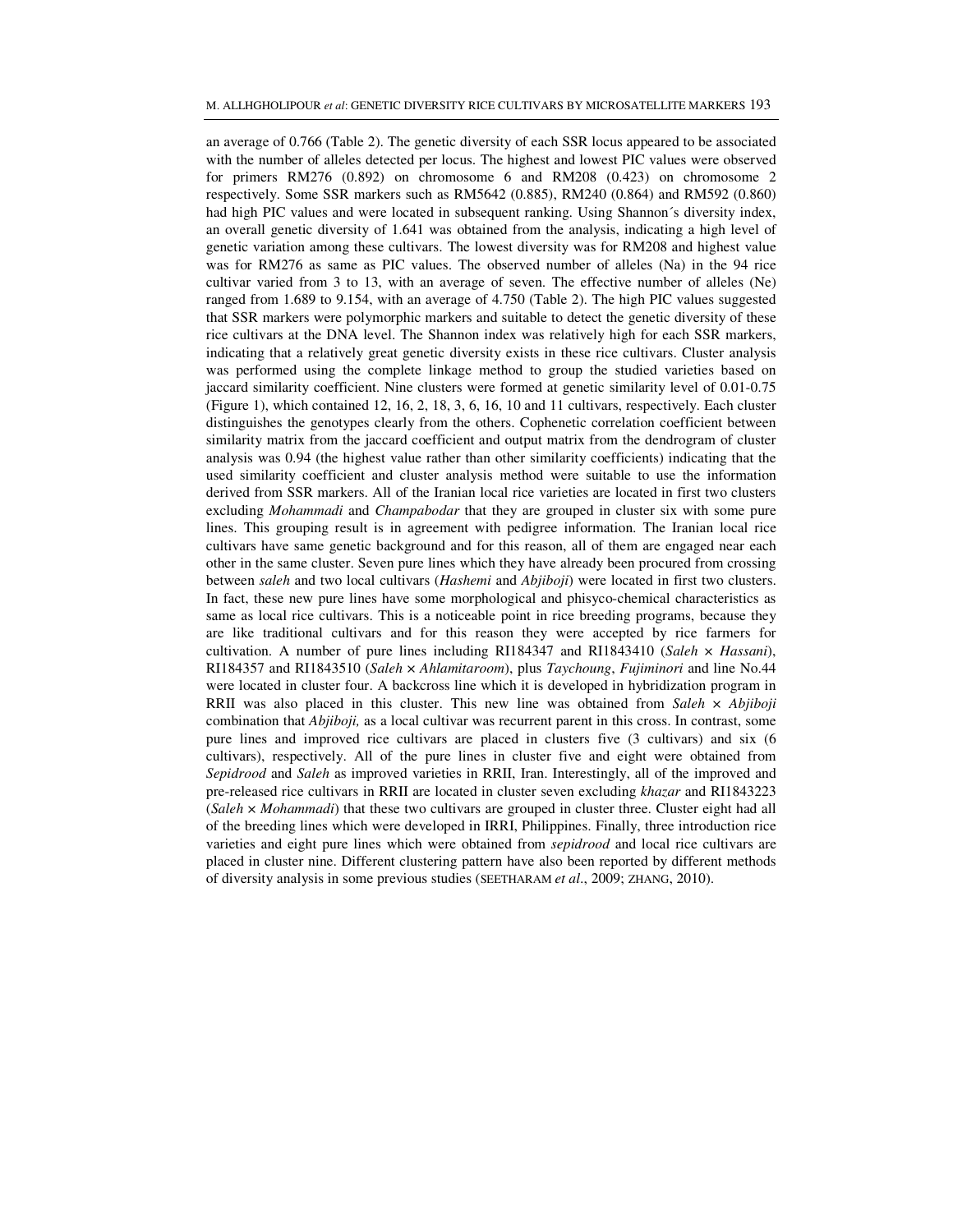

Figure 1 Dendrogram of cluster analysis from the jaccard similarity coefficient and complete linkage (Furthest neighbor) method to group 94 rice genotypes based on 52 SSR markers data

To determine of the real and correcting groups that were obtained from cluster analysis using complete linkage method and jaccard similarity coefficient, the step-wise discriminant analysis was employed. This multivariate technique developed by Fisher (FISHER, 1936) provides an effectiveness and powerful method for this purpose. Discriminant analysis result is presented table 3. Results showed that the nine cluster groups were confirmed at high levels of correct percent (96.8) and revealed true differences among these clusters. Only the probability of incorrect grouping percent was 3.2 percent. In six groups (including 1, 3, 4, 5, 8 and 9) all genotypes were correctly located inside each cluster, while in three clusters (2, 6 and 7), the probability of correct classification was 93.7, 83.3 and 93.8 percent respectively. In fact, three cultivars including *RI184314*, *line 45* and *RI184329* are incorrectly located in cluster 2, 6 and 7 respectively, while these three genotypes are correctly related to clusters 3, 9 and 8 respectively.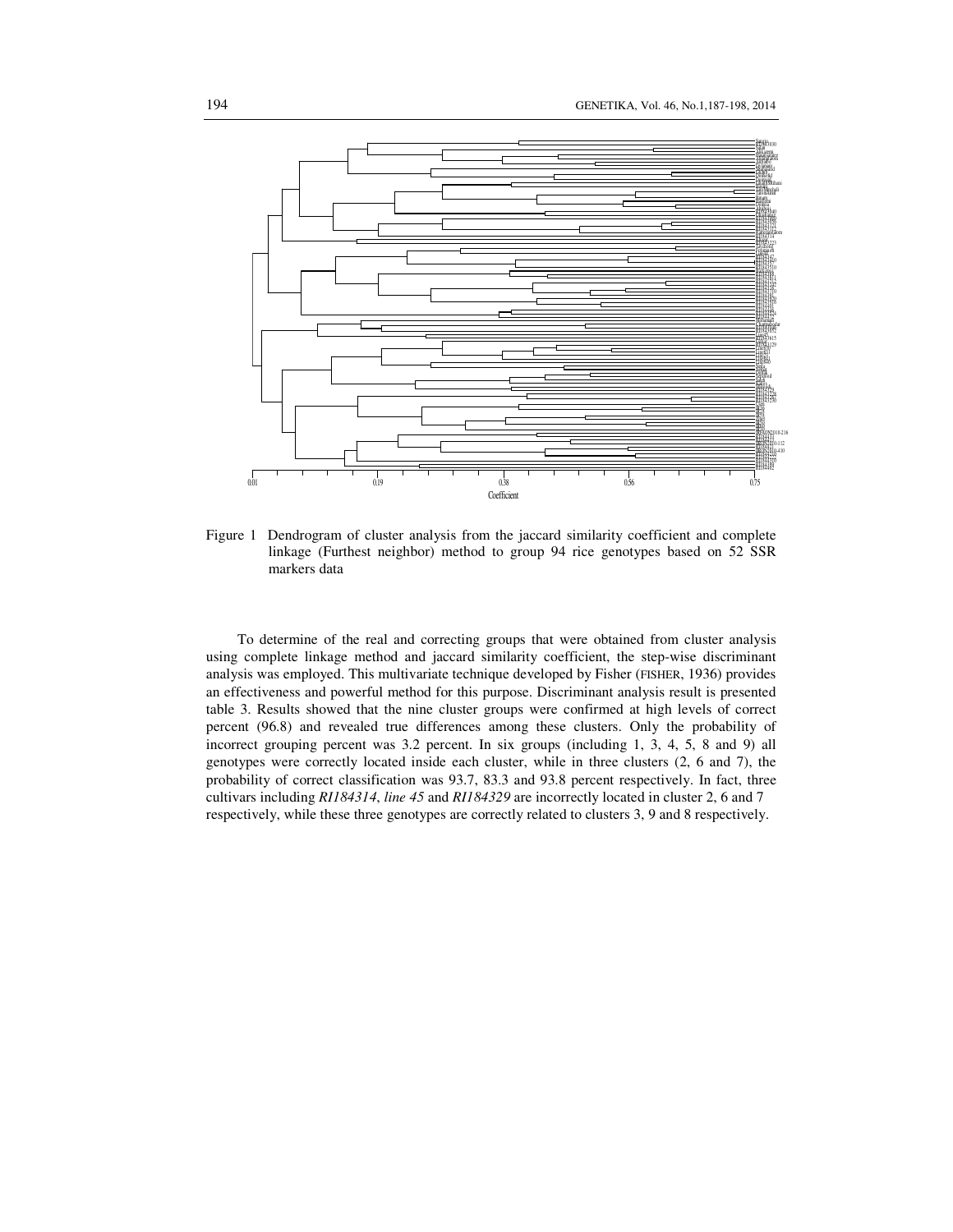|  | M. ALLHGHOLIPOUR <i>et al</i> : GENETIC DIVERSITY RICE CULTIVARS BY MICROSATELLITE MARKERS 195 |
|--|------------------------------------------------------------------------------------------------|
|--|------------------------------------------------------------------------------------------------|

|       | Predicted group membership |                  |                  |                  |                |              |              |              |              |              |                |
|-------|----------------------------|------------------|------------------|------------------|----------------|--------------|--------------|--------------|--------------|--------------|----------------|
|       | Cluster                    | 1                | $\overline{c}$   | 3                | $\overline{4}$ | 5            | 6            | 7            | 8            | 9            | Total          |
| Count | 1                          | 12               | $\mathbf{0}$     | $\mathbf{0}$     | $\mathbf{0}$   | $\mathbf{0}$ | $\mathbf{0}$ | $\mathbf{0}$ | $\Omega$     | $\Omega$     | 12             |
|       | 2                          | $\mathbf{0}$     | 15               | 1                | $\mathbf{0}$   | $\mathbf{0}$ | $\mathbf{0}$ | $\mathbf{0}$ | $\mathbf{0}$ | $\Omega$     | 16             |
|       | 3                          | $\mathbf{0}$     | $\boldsymbol{0}$ | $\overline{c}$   | $\mathbf{0}$   | $\mathbf{0}$ | $\mathbf{0}$ | $\mathbf{0}$ | $\mathbf{0}$ | $\mathbf{0}$ | 2              |
|       | $\overline{4}$             | $\mathbf{0}$     | $\boldsymbol{0}$ | $\boldsymbol{0}$ | 18             | $\mathbf{0}$ | $\mathbf{0}$ | $\mathbf{0}$ | $\mathbf{0}$ | $\mathbf{0}$ | 18             |
|       | 5                          | $\mathbf{0}$     | $\mathbf{0}$     | $\mathbf{0}$     | $\mathbf{0}$   | 3            | $\mathbf{0}$ | $\mathbf{0}$ | $\Omega$     | $\Omega$     | $\overline{3}$ |
|       | 6                          | $\mathbf{0}$     | $\mathbf{0}$     | $\mathbf{0}$     | $\mathbf{0}$   | 5            | $\mathbf{0}$ | $\Omega$     | $\theta$     | 1            | 6              |
|       | 7                          | $\boldsymbol{0}$ | $\boldsymbol{0}$ | $\boldsymbol{0}$ | $\mathbf{0}$   | $\mathbf{0}$ | $\mathbf{0}$ | 15           | 1            | $\Omega$     | 16             |
|       | 8                          | $\mathbf{0}$     | $\mathbf{0}$     | $\mathbf{0}$     | $\mathbf{0}$   | $\mathbf{0}$ | $\mathbf{0}$ | $\mathbf{0}$ | 10           | $\Omega$     | 10             |
|       | 9                          | $\mathbf{0}$     | $\boldsymbol{0}$ | $\boldsymbol{0}$ | $\mathbf{0}$   | $\mathbf{0}$ | $\mathbf{0}$ | $\mathbf{0}$ | $\mathbf{0}$ | 11           | 11             |
| $\%$  | 1                          | 100              | $\mathbf{0}$     | $\mathbf{0}$     | $\mathbf{0}$   | $\mathbf{0}$ | $\mathbf{0}$ | $\mathbf{0}$ | $\mathbf{0}$ | $\mathbf{0}$ | 100            |
|       | $\mathfrak{D}$             | $\mathbf{0}$     | 93.7             | 6.3              | $\mathbf{0}$   | $\mathbf{0}$ | $\mathbf{0}$ | $\mathbf{0}$ | $\Omega$     | $\Omega$     | 100            |
|       | 3                          | $\mathbf{0}$     | $\mathbf{0}$     | 100              | $\mathbf{0}$   | $\mathbf{0}$ | $\mathbf{0}$ | $\Omega$     | $\mathbf{0}$ | $\Omega$     | 100            |
|       | 4                          | $\mathbf{0}$     | $\boldsymbol{0}$ | $\boldsymbol{0}$ | 100            | $\mathbf{0}$ | $\mathbf{0}$ | $\mathbf{0}$ | $\mathbf{0}$ | $\mathbf{0}$ | 100            |
|       | 5                          | $\overline{0}$   | $\mathbf{0}$     | $\mathbf{0}$     | $\mathbf{0}$   | 100          | $\mathbf{0}$ | $\mathbf{0}$ | $\mathbf{0}$ | $\Omega$     | 100            |
|       | 6                          | $\mathbf{0}$     | $\mathbf{0}$     | $\mathbf{0}$     | $\mathbf{0}$   | $\mathbf{0}$ | 83.3         | $\mathbf{0}$ | $\mathbf{0}$ | 16.7         | 100            |
|       | 7                          | $\mathbf{0}$     | $\boldsymbol{0}$ | $\boldsymbol{0}$ | $\mathbf{0}$   | $\mathbf{0}$ | $\mathbf{0}$ | 93.8         | 6.2          | $\mathbf{0}$ | 100            |
|       | 8                          | $\mathbf{0}$     | $\mathbf{0}$     | $\mathbf{0}$     | $\Omega$       | $\mathbf{0}$ | $\mathbf{0}$ | $\mathbf{0}$ | 100          | $\Omega$     | 100            |
|       | 9                          | $\mathbf{0}$     | $\overline{0}$   | $\mathbf{0}$     | $\mathbf{0}$   | $\mathbf{0}$ | $\mathbf{0}$ | $\mathbf{0}$ | $\mathbf{0}$ | 100          | 100            |

*Table 3 Discriminant analysis of 9 clusters of 94 rice genotypes based on SSR markers* 

96.8% of original grouped cases correctly classified

## DISCUSSION

 The current results indicated that SSR markers are of an indispensable complementation to pedigree analysis in identification of parental groups. In general, the pedigree analysis is considered to have no effect on selection and mutation. Therefore, pedigree analysis can't reveal the relationship between progeny and their parents exactly. On the contrary, SSR markers can detect genetic variation at DNA level. Furthermore, the lines without any clear pedigree record can also be classified into their corresponding parental groups by SSR markers. In other words, combination of pedigree analysis and SSR markers will be helpful in more reliable grouping. A number of studies reported that DNA markers are the most promising technique used to diversity analysis and to differentiate among genotypes at species and subspecies level (O'NEILL *et al*., 2003). Since molecular studies represent the actual genotypic constituents and are independent of environment, so we can consider it as the most powerful method of diversity analysis. Considering this view, we can suggest morphological genetic diversity as second choice of diversity analysis. So the method which provide accurate assessment of genetic diversity and efficiently group the genotypes will be utilized to select the best parents in future breeding programs.

BEYENE *et al.* (2005) also suggested morphological traits as relatively less reliable and efficient for precise discrimination and analysis of their genetic relationships then molecular diversity. Despite this, morphological traits are important for its fast, simple and as a general approach for assessing genetic diversity. It was found that ranking using physiological genetic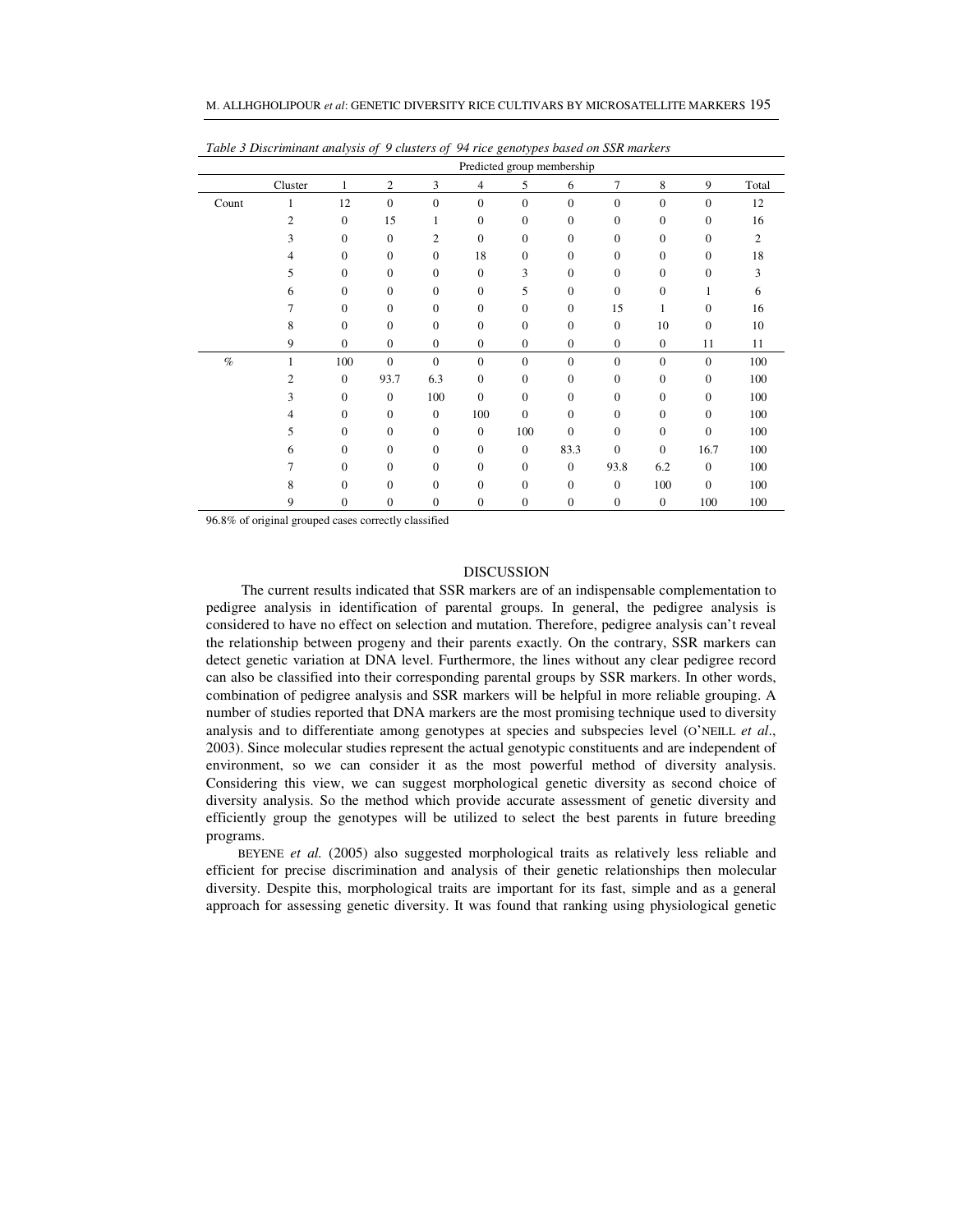distances showed insignificant rank correlation with both the ranking of SSR marker based distances and the ranking of morphological genetic distances. In breeding program, generally parents are selected based on the genetic divergence for obtaining transgressive segregants and superior genotypes. Selection of parental lines for hybridization can be done by inclusion of distant parents (ZHI-ZHOU *et al*., 2012). Breeding program perform better if parents are selected based on specific objectives considering positive common criterion as additional benefit. Moreover, selection of parents from each cluster and crossing them in a series of diallel cross were proved to be highly fruitful (RAHMAN *et al*., 2011).

As a final result from this study, we selected eight cultivars including *Daylamani, Tarom mohali* (landrace rice cultivars*), RI1843046, Back cross* line*, RI184472, RI184421* (promising cultivars)*, Line 23 and IR50* (IRRI lines) as parents among 94 rice genotypes. Each cultivar as a parent picks up from different cluster excluding cluster three with two cultivars. All of the selected cultivars should be arranged in complete diallel design to obtain combining abilities, genetic effects and heterosis for each important morphology and physico-chemical characters.

#### ACKNOWLEDGEMENT

This work was supported in part by a grant from the Rice Research Institute of Iran (RRII) and Faculty of Agricultural Science, University of Razi, Kermanshah, Iran*.* We thank Dr. Ali Ebadi, Mr. M. Mohammadi and Miss E. Mohammadi for their technical assistance at all times.

> Received March  $12<sup>th</sup>$ , 2013 Accepted November 05<sup>th</sup>, 2013

### **REFERENCES**

ANDERSON, J.A., G.A. CHURCHILL, J.E. AUTRIQUE, S.D. TANNKSLEY, M.E. SORRELLS (1993): Optimizing parental selection for genetic linkage map. Genome. *36*: 181-186.

BEYENE, Y., A.M. BOTHA, A.A. MYBURG (2005): A comparative study of molecular and morphological methods of describing genetic relationships in traditional Ethiopian highland maize. African J. Bio. *4*: 586-595.

BRONDANI, C., T.C.O. BORBA, P.H.N. RANGEL, R.P.V. BRONDANI (2006): Determination of genetic variability of traditional varieties of Brazilian rice using microsatellite markers. Genet. Mole. Biol. *29*: 676-684.

CAO, Q., B.R. LU, H. XIA, J. RONG, F. SALA, A. SPADA, F. GRASSI (2006): Genetic diversity and origin of weedy rice (*Oryza sativa* f. spontanea) populations found in north-eastern china revealed by simple sequence repeat (SSR) markers. Ann. Botany. *98*: 1241- 1252.

CHAKRAVARTHI, B.K. and R. NARAVANENI (2006): SSR marker based DNA fingerprinting and diversity study in rice (*Oryza sativa*. L). African J. Biotech*. 5*: 684-688.

FISHER, R.A. (1936): The use of multiple measurements in taxonomic problems. Ann. Eugenics. *76*: 619-922.

HAMZA, S., W.B. HAMZA, A. REBAI, M. HARRABI (2004): SSR-based genetic diversity assessment among tunisian winter barley and relationship with morphological traits. Euphytica**.** *135*: 107-118.

HUTCHENSON, K. (1970): A test for comparing diversities based on the shannon formula. J. Theo. Biolog. *29*: 151-154. JAYAMANI, P., S. NEGRAO, M. MARTINS, B. MACAS, M.M. OLIVERIA (2007): Genetic relatedness of portuguese rice

accessions from diverse origins as assessed by microsatellite markers. Crop Sci*. 47*: 879-886. KIMURA, M. and J.F. CROW (1964): The number of alleles that can be maintained in a finite population. Genetics. *49*: 725-

738.

KOBAYASHI, A., E. KAWORU, F. SHUICHII, T. NAGAMINE (2006): Microsatellite markers revealed the genetic diversity of an old japanese rice landrace 'Echizen'. Genet. Res. and Crop Evolution. *53*: 499-506.

MCCOUCH, S. R. (2005): Diversifying selection in plant breeding. PLOS Biology. *2*: 1507-1512.

MCCOUCH, S. R., S. TEMNYKH, A. LUKASHOVA, J. COBURN, G. DECLERCK, S. CAETINHOUR, S. HARRINGTON, M. THOMSON, E. SEPTININGSI, M. SEMON, P. MONCADA, L. JIMING (2001): Microsatellite markers in rice: Abundance, diversity and applications. In: Rice Genetics IV. IRRI. Manila, Philippines. 117-135.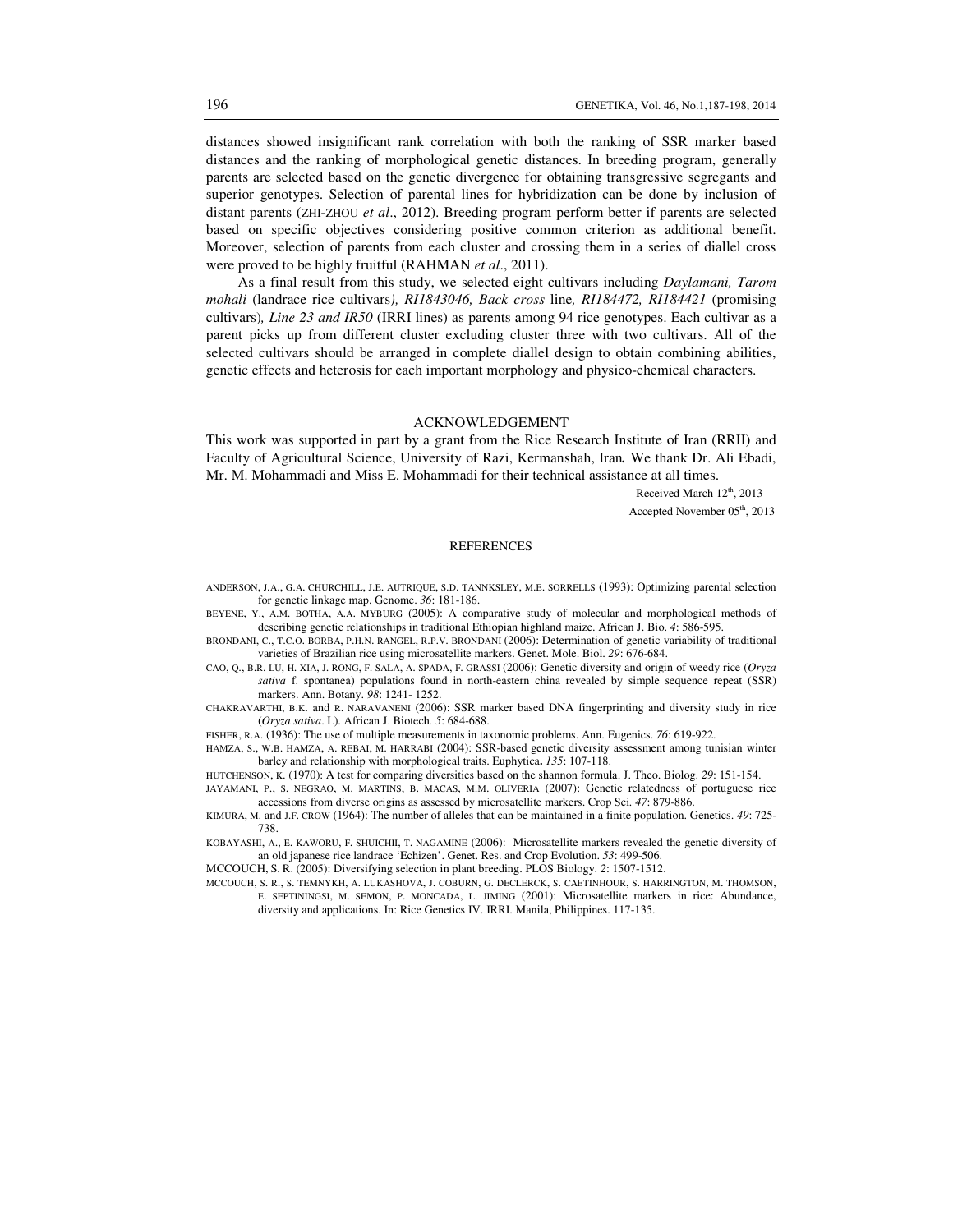- MIAH, G., M.Y. RAFII, M.R. ISMAIL, A.B. PUTEH, H.A. RAHIM, K.N. ISMAIL, M.A. LATIF (2013): A review of microsatellite markers and their applications in rice breeding programs to improve blast disease resistance. Int. J. Mol. Sci. *14*: 22499-22528.
- MURRAY, M. G. and W.F. THOMPSON (1980): Rapid iIsolation of high molecular weight plant. Nucleic Acids Research. *8*: 4321-4325.
- O'NEILL, R.R., J. SNOWDON, W. KOHLER (2003): Population genetics aspects of biodiversity. Progress in Botany*. 64*:115- 137.
- RAHMAN, M.M., A. HUSSAIN, M.A. SYED, A. ANSARI, M.A.A. MAHMUD (2011): Comparison among clustering in multivariate analysis of rice using morphological traits, physiological traits and simple sequence repeat markers. American-Eurasian J. Agric. and Environ. Sci. *11* (6): 876-882.
- ROHLF, F.J. (1999): NTSYSpc: Numerical taxonomy system, ver. 2.1. Exeter Publishing, Ltd. Setauket, NY.
- SAS INSTITUTE, Inc. (2008): SAS 9.2 Copyright 2002–2008. SAS Institute Inc., Cary, North Carolina, USA.
- SEETHARAM, K., S. THITUMENI, K. PARAMASIVAM (2009): Estimation of genetic diversity in rice (*Oryza sativa* L.) genotypes using SSR markers and morphological characters. African J. Biotech*. 18*: 2050-2059.
- SONG, Z. P., W. ZHU, J. RONG, X. XU, J.K. CHEN, B.R. LU (2006): Evidences of introgression from cultivated rice to *Oryza rufipogon* (Poaceae) populations based on SSR fingerprinting: Implications for wild rice differentiation and conservation. Evolutionary Ecology. *20*: 501-522.
- SONG, Z. P., X. XU, B. WANG, J.K. CHEN, B.R. LU (2003): Genetic diversity in the northern most rice (*Oryza rufipogon* Griff.) populations estimated by SSR markers. Theo. Appl. Genet*. 107*: 1492-1499.
- SUN, C. Q., X.K. WANG, Z.C. LI, A. YOSHIMURA, N. IWATA (2001): Comparison of the genetic diversity of common wild rice (*Oryza rufipogon* Griff.) and cultivated rice (*O. sativa* L.) using RFLP markers. Theo. Appl. Genet*. 102*: 157-162.
- THOMSON, M. J., E.M. SEPTININGSHIN, F. SUWARDJO, T.J. SANTOSO, T.S. SILITONGA, S.R. MCCOUCH (2007): Genetic diversity analysis of traditional and improved indonesian rice (*Oryza sativa* L.) germplasm using microsatellite markers. Theo. Appl. Genet. *114*: 559-568.
- YEH, F.C., R.C. YANG, T. BOYLE, Z.H. YE, J.X. MAO (1997): POPGENE: the user-friendly shareware for population genetic analysis. Molecular Biology and Biotechnology Centre, University of Alberta, Canada. [Available at http://www.ualberta.ca/~fyeh/]
- ZHANG, C. (2010): Cluster analysis on japonica rice (*Oryza sativa* L.) with good eating quality based on SSR markers and phenotypic traits. Rice Sci. *17*: 111-121.
- ZHI-ZHOU, H., X. FANG-MING, C. LI-YUN, M.A. DELA-PAZ (2012): Genetic diversity of tropical hybrid rice germplasm measured by molecular markers. Rice Sci. *19* (3): 193−201.